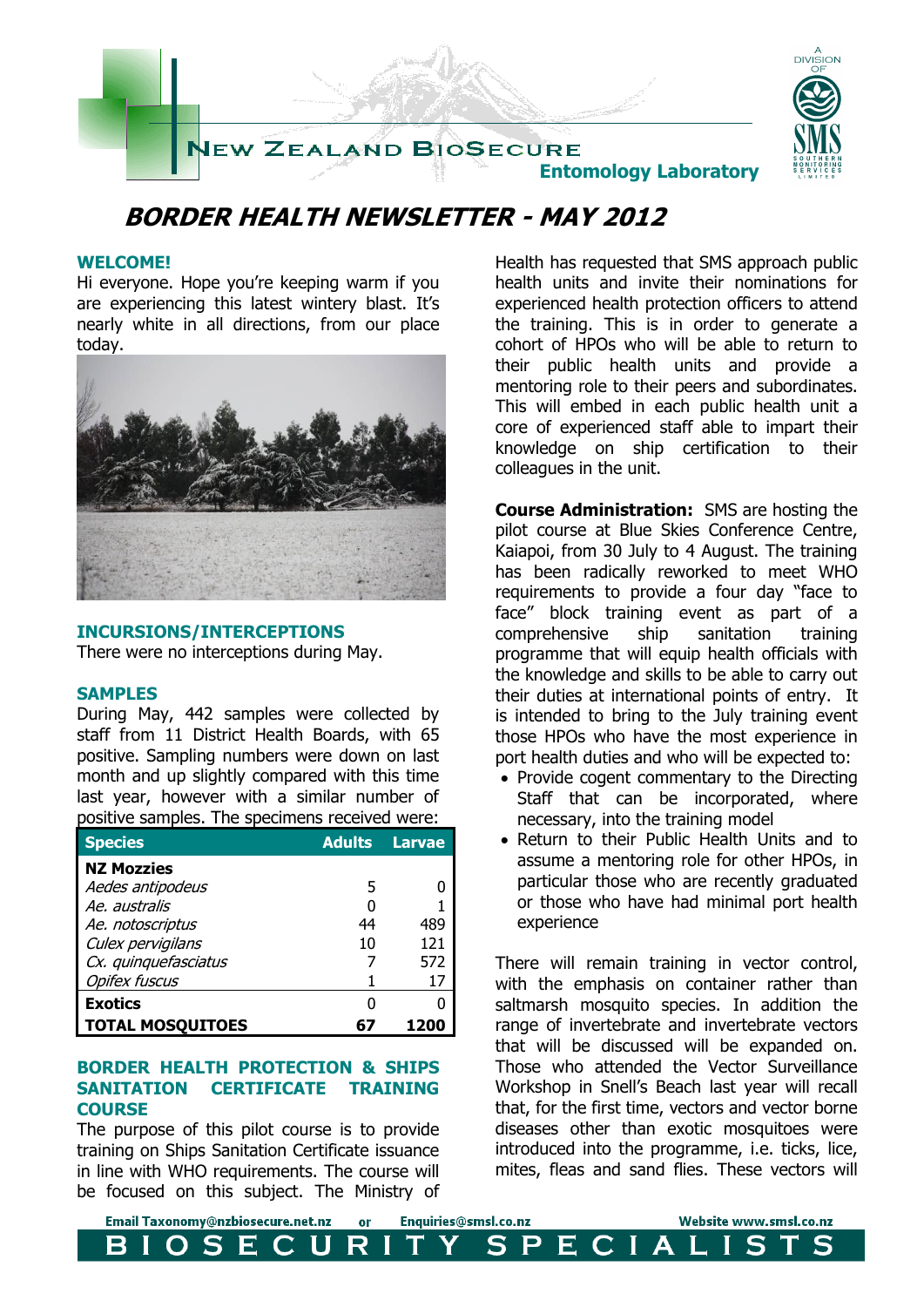

remain, and cockroaches, rodents and bed bugs will be added to the curriculum.

A new Mosquito Biology, Surveillance, Species Profile and Vector-Borne Diseases Workbook has been prepared by Mark Disbury for the course and will be made available as part of pre-course reading on the SMS web site in the near future. Those attending the Kaiapoi course will have access to this along with a number of other resources for the course including the Handbook for Inspection of Ships and Issuance of Ships Sanitation Certificates, both references are key to the course teaching programme.

We are expecting the weather will be kinder to us than last year, when the heavy snow disrupted proceedings and effectively reduced the course from a 5 to a 3 day programme as participants travel arrangements were disrupted.

### **MOSQUITO-BORNE DISEASES**

#### **CHIKUNGUNYA AND DENGUE - CAMBODIA**

**Source:** The Phnom Penh post [edited] 15 May 2012 reported on ProMED Mail 16 May 2012 [http://www.phnompenhpost.com/index.php/20120515561](http://www.phnompenhpost.com/index.php/2012051556163/National-news/dengue-death-tally-skewed.html) [63/National-news/dengue-death-tally-skewed.html](http://www.phnompenhpost.com/index.php/2012051556163/National-news/dengue-death-tally-skewed.html)

An old virus that shares similar symptoms to dengue fever had resurfaced in Cambodia in recent months and was a leading factor in this year's sharp spike in deaths attributed to dengue, health officials said yesterday [14 May 2012].

Last seen in Cambodia in the early 1990s, the chikungunya, or CHIKV, virus had re-emerged in Cambodia over the past 6-9 months, World Health Organization epidemiologist Steven Bjorge said. "It's been moving through India, Singapore, Malaysia, Thailand, now it appears it has reached Cambodia," he said.

Although a completely different virus, it is often confused with dengue, as the symptoms are

# **Entomology Laboratory**



**DIVISION** 

similar and the species of the mosquito is the same, he said.

However, dengue symptoms tended to be more severe, with people potentially dying from them, unlike CHIKV.



Cambodia location map ex [http://www.top](http://www.top-photogalleries.com/photos/photogallery/Cambodia,-Location-Map,-Cambodia./27/27/180/0/Yes.html)[photogalleries.com/photos/photogallery/Cambodia,-](http://www.top-photogalleries.com/photos/photogallery/Cambodia,-Location-Map,-Cambodia./27/27/180/0/Yes.html) [Location-Map,-Cambodia./27/27/180/0/Yes.html](http://www.top-photogalleries.com/photos/photogallery/Cambodia,-Location-Map,-Cambodia./27/27/180/0/Yes.html)

"The problem is that with those viruses, there is no drug to stop the symptoms, likewise there is no vaccine. The only thing we have left is to protect against mosquitoes," he said.

Aedes mosquitoes [Aedes aegypti and Ae. albopictus in SE Asia], which transmit the viruses, tended to breed in man-made containers, he said, adding that putting larvicide or guppy fish in pools of water and cleaning up small piles of trash would be a good way of guarding against them.

Char Meng Chuor, director of the National Center for Parasitology, Entomology and Malaria Control, said the similarity of the viruses and the rise in CHIKV cases had partly contributed to a 3-fold increase in dengue numbers.

There were 2579 cases, with 14 deaths, more than the 1st 18 weeks of the year [2012] -- an increase of 353 per cent if compared to the same period last year.

Other reasons for the increase in reported dengue cases included more rainfall and this

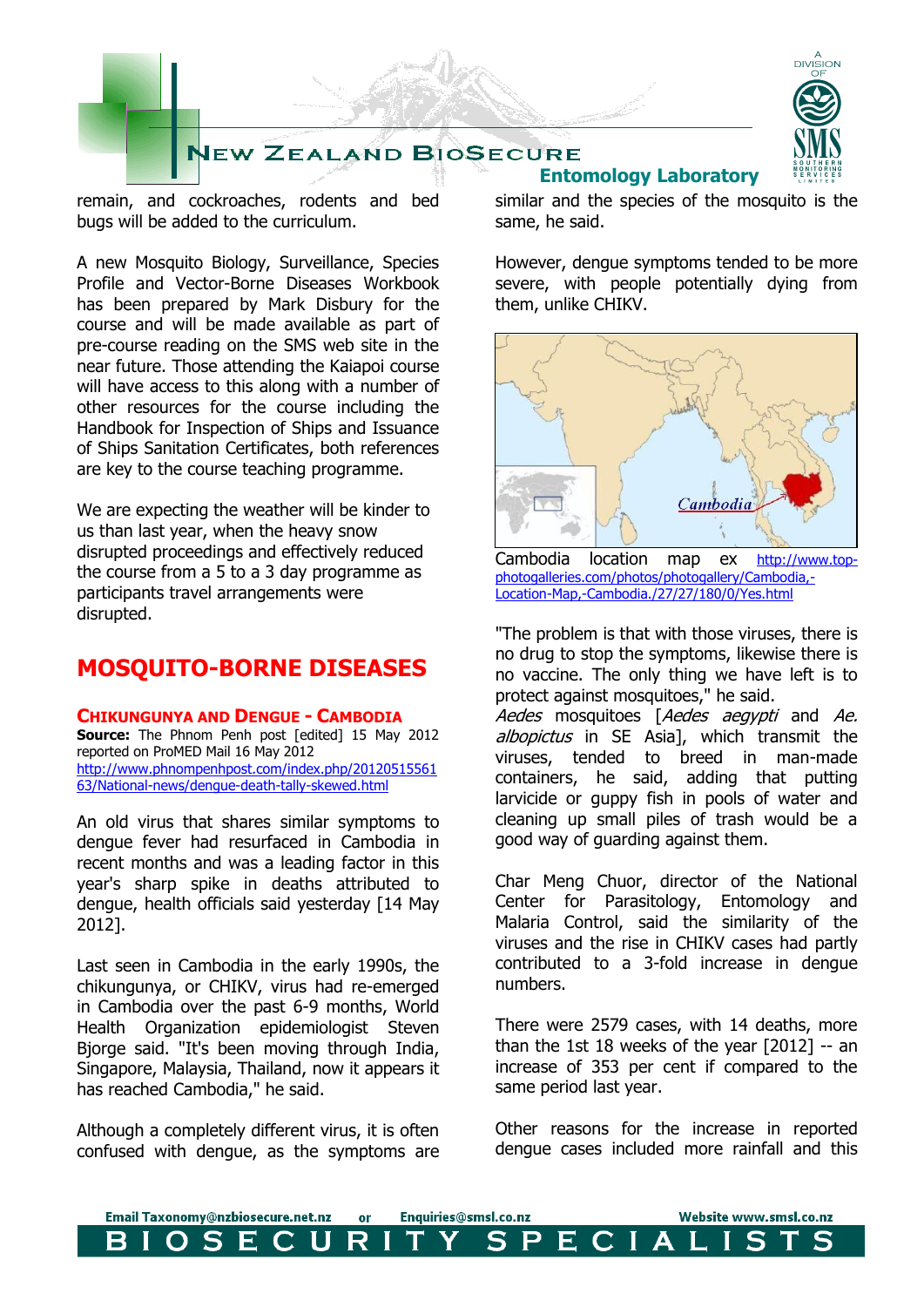# **JEW ZEALAND BIOSECURE**

year being the climax of a 5-year cycle that tends to see more deaths, he added.

Health officials have distributed 90 tonnes of Abate, a chemical used to kill larvae, and will distribute 180 tonnes during the rainy season.

[Unfortunately, no indication is given about the proportion of the 2579 cases mentioned above that are due to dengue and to chikungunya virus infections, nor the basis on which the presence of chikungunya virus infections was determined. Chikungunya virus is endemic in Southeast Asia, and tends to appear in sporadic outbreaks there.

Although this is the 1st ProMED-mail report of chikungunya virus infections in Cambodia, outbreaks have been reported in neighboring Thailand (see ProMED-mail archive number 20090515.1818).

Dengue viruses are flaviviruses and chikungunya virus is an alphavirus, so there is no serological cross-reactivity between them, although their clinical symptoms are very similar. Although the case fatality rate of chikungunya virus infections is extremely low or nil, they produce acute arthralgia that may persist weeks or even months after the acute phase of the illness, and may be incapacitating. - Mod.TY]

### **FLEA-BORNE DISEASES**

**MURINE TYPHUS – USA: (CALIFORNIA) Source:** NBC Los Angeles [edited] 29 May 2012 reported on ProMED Mail 2 June 2012 [http://www.nbclosangeles.com/news/local/symptoms-](http://www.nbclosangeles.com/news/local/symptoms-treatment-typhus-orange-county-155417285.html)

[treatment-typhus-orange-county-155417285.html](http://www.nbclosangeles.com/news/local/symptoms-treatment-typhus-orange-county-155417285.html)

Health officials in Orange County [California] are working hard to stop a single incident of [murine] typhus from becoming an outbreak. But what is typhus and how do you spot it?

A child in Santa Ana [Santa Ana is the county seat and 2nd most populous city in Orange

## **Entomology Laboratory**

County, California] was hospitalized with the condition last month [April 2012], and although the child has since recovered, the county's animal control specialists are trying to trap feral cats near 2 schools in the area, Frances E Willard Intermediate School in the 1300 block of North Ross Street and El Sol Science and Arts Academy in the 1000 block of North Broadway.

It was the 2nd case of typhus in the Orange County this year [2012], according to Nicole Stanfield, spokeswoman for the county health department. Infections, once rare in Southern California, have been increasing steadily over the past 6 years, she said. "In 2006 we started seeing an increase, and every year the numbers have gone up," Stanfield said.

[Murine, also called endemic] typhus occurs when fleas that carry Rickettsia typhi bite a person. These pests [fleas] live on feral animals, including rats, cats, skunks, raccoons, and opossums. Murine typhus has become more common in Southern California in recent years.

[Murine typhus is similar to epidemic or human louse-borne typhus that is caused by Rickettsia prowazekii, but murine typhus is much milder and the fatality rate in untreated cases is under 2 percent. - Mod.ML] Prompt treatment with antibiotics will cure nearly all patients with murine typhus, according to the "Medline" website of the National Institutes of Health [<http://www.nlm.nih.gov/medlineplus/ency/ar ticle/001363.htm>.]

[Murine] typhus is characterized by very high fevers of 105 to 106 deg F [40.5-41 deg C], which may last as long as 2 weeks, according to NIH. Other symptoms include: abdominal pain, backache, diarrhoea, and a dull, red rash that begins in the middle of the body and spreads, according to NIH. Sufferers may experience a hacking, dry cough, headache, joint and muscle pain, nausea, and vomiting.